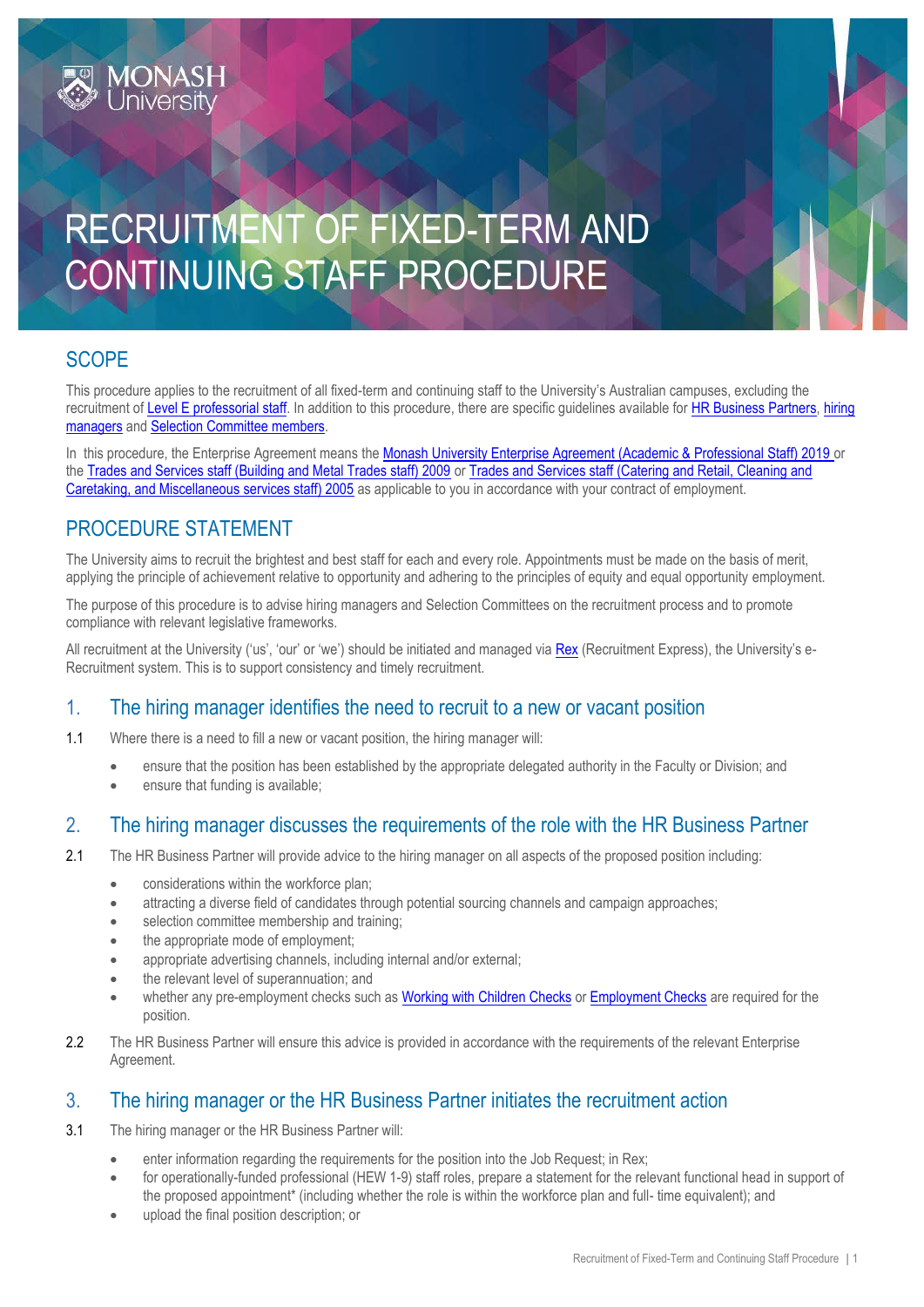for new or significantly altered positions, the hiring manager will prepare position-specific information about the role to provide to the HR Business Partner who will initiate the process for an updated or new position description.

\*Where the hiring manager can demonstrate that the skills and specialisation required are unlikely to be found within Monash, the functional head may approve simultaneous internal and external advertising.

#### 4. Monash HR finalises the recruitment details in Rex

- 4.1 Monash HR will administer the recruitment activity and will contact the hiring manager to advise they will be coordinating the process from this point on. Monash HR will:
	- complete the remaining information in the Job Request in Rex,
	- finalise the position description and the draft advertising text, and
	- initiate the job request for the approval of the requisition.

#### 5. The delegated authority approves the requisition

- 5.1 The completed Job Request will then be forwarded electronically via Rex to the relevant approvers.
- 5.2 Although the required approvals may vary between Faculty/Division, the following table summarises the approvals that are required.

| Type of position                           | Approval of job request                                                                                                                                                                                            |
|--------------------------------------------|--------------------------------------------------------------------------------------------------------------------------------------------------------------------------------------------------------------------|
| Professional Staff-<br>HEW Levels 1 to 9   | Dean or Executive Director<br><b>Functional Head</b>                                                                                                                                                               |
| Professional Staff-<br>HEW Level 10 A to D | Chief Human Resources Officer                                                                                                                                                                                      |
| Professional Staff-<br>above HEW 10D       | Chief Operating Officer and Senior Vice-President                                                                                                                                                                  |
| Academic Staff -<br>Levels A to D          | Dean or Executive Director (or Pro Vice-Chancellor for the president-led campuses, in<br>consultation with the relevant dean)                                                                                      |
|                                            | Job Requests for education-focused or practice academic positions must be endorsed by the<br>Deputy Vice-Chancellor and Vice-President (Education) or Vice-Provost (Faculty and<br>Graduate Affairs) respectively. |

#### 6. Monash HR coordinates advertising of the position

- 6.1 When the Job Request has been approved by the delegated authority, Monash HR will coordinate the advertising of the position.
- 6.2 All operationally-funded HEW 1-9 professional staff roles will be sourced simultaneously via internal advertising and Mobility@Monash. If no successful candidates are identified through internal advertising, then the role may be advertised externally.
- 6.3 New or vacant fixed-term and continuing positions must be advertised and follow the selection process below, except:
	- fixed-term positions for less than 12 months (HEW1-9);
	- **•** HEW1 and 2 professional staff appointments;
	- direct appointments made in accordance with the **Direct appointments procedure**; and
	- positions where a search is being conducted by an approved recruitment agent or using a targeted search plan approved by the Chief Human Resources Officer.
- 6.4 Monash HR will advise the hiring manager of any senior managerial directives applicable to the particular recruitment activity.
- 6.5 Monash HR will administer the process for advertising the position. This includes:
	- liaising with the University's Placement Coordinator to identify any suitable redeployees (in accordance with the [Redundancy](https://publicpolicydms.monash.edu/Monash/documents/1935728)  [and redeployment procedure\)](https://publicpolicydms.monash.edu/Monash/documents/1935728);
	- identifying any suitable indigenous candidates in consultation with the Advancing Indigenous Employment Coordinator;
	- advising the hiring manager on any current advertising restrictions or other relevant operational practices;
	- providing advice on the appropriate sourcing of candidates;
	- ensuring the sourcing strategy is designed to attract a diverse field;
	- considering the strategies outlined in the targeted search plans for the [recruitment of women webpage;](http://www.adm.monash.edu.au/workplace-policy/gender-equity/women/search-plans-for-recruiting-women.html)
	- liaising with the hiring manager on any particular advertising requirements for the position; and
	- administering the placement of the advertisement/s on the Jobs at Monash Website and other online job boards and print publications.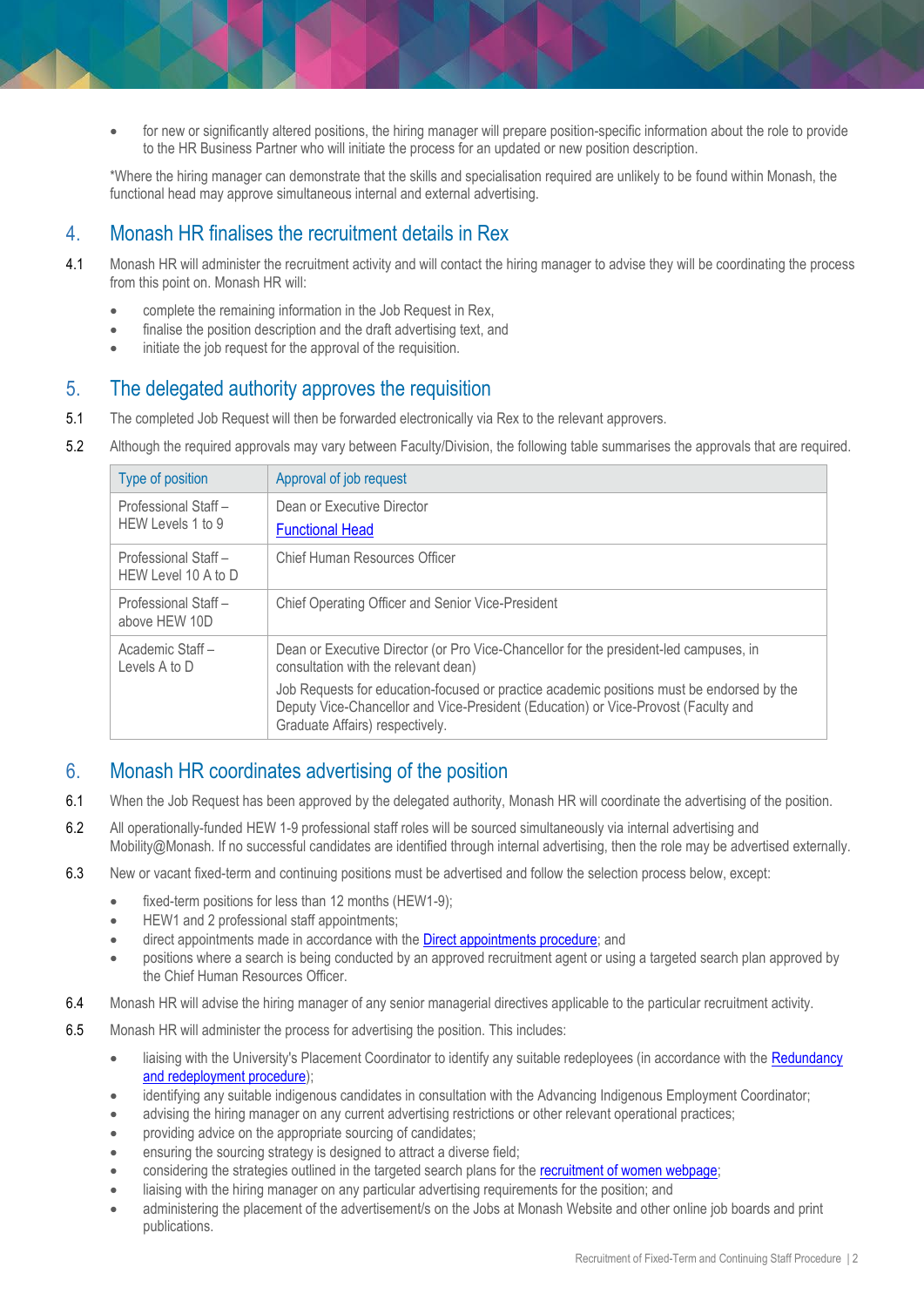- 6.6 The standard advertising period is two weeks. All positions will be advertised internally, including via Mobility@Monash for a minimum of seven working days. Where external advertising has been approved by the functional head, positions should be advertised externally for a minimum of five working days. There is no maximum period.
- 6.7 There will be no cost to the Faculty or Division for any advertising on our internal job board, Jobs at Monash and various external online job boards with which we have a standing account (e.g. Seek, UniJobs). Any advertising on job boards that are not centrallyfunded or in the print media must be approved by the staff member with financial delegation and paid by the relevant faculty/division.

#### 7. The Selection Committee is convened

- 7.1 The selection process for all positions within the scope of this procedure will be coordinated by Monash HR.
- 7.2 To ensure timely recruitment, the hiring manager should advise Monash HR of the Selection Committee membership at the time of requisition.
- 7.3 Monash HR will:
	- ensure that the proposed Selection Committee membership meets the requirements of this procedure;
	- record the Selection Committee members in Rex so that they are able to view the applications in Rex; and
	- provide procedural advice and support to the chair throughout the selection process.
- 7.4 A member of the HR Recruitment Team (or the HR Business Partner, if required) can brief the Selection Committee on procedural matters and provide advice regarding the interview and selection process. Typically, the member of the HR Recruitment Team (or the HR Business Partner) will not be a member of the Selection Committee unless the position is a HR-related role.
- 7.5 The Selection Committee must be chaired by someone with the delegated authority to select the successful candidate as outlined in the table below. Where the person with that delegation is unable to chair the selection committee, they must nominate someone to act as chair and to recommend a suitable candidate on their behalf.

| Type of position                              | <b>Selection Committee Chair</b>                                     |
|-----------------------------------------------|----------------------------------------------------------------------|
| Professional Staff-<br><b>HEW Levels 1-9</b>  | Dean or Executive Director or equivalent                             |
| Professional Staff-<br><b>HEW Level 10A-D</b> | Provost or Chief Operating Officer and Senior Vice-President         |
| Professional Staff-<br>Above HEW Level 10D    | Vice-Chancellor or Chief Operating Officer and Senior Vice-President |
| Academic Staff-<br>Levels A to D              | Dean                                                                 |

- 7.6 The chair is required to:
	- be trained in staff selection or equivalent [\(list of trained selectors,](https://www.intranet.monash/talent-leadership-development/home) [staff selection training\)](https://monash.csod.com/samldefault.aspx);
	- ensure that the selection process is conducted in accordance with the requirements of this procedure; and
	- ensure that all materials and records regarding the selection process are stored confidentially at the end of the selection process.
- 7.7 Selection Committees must:
	- for HEW 1-9 operationally-funded roles that have been advertised internally only, consist of a minimum of two panel members;
	- for all other roles, include at least three people (where there are five or more on a Selection Committee, at least two must be trained in staff selection or equivalent, including the chair);
	- have as close to equal representation of both sexes as practicable with a minimum of one-third each;
	- have sufficient knowledge, experience and understanding of the vacant position and the skills required to perform the role;
	- include the supervisor of the position where possible; and
	- bring objectivity to the decision making process.
- 7.8 All members of a Selection Committee for an academic position must be academics, except where there is a reasonable expectation that a professional staff member may add value to the selection decision. In addition to the Selection Committee Chair, as outlined in the table above, the Selection Committee requirements for academic staff recruitment are summarised in the following table.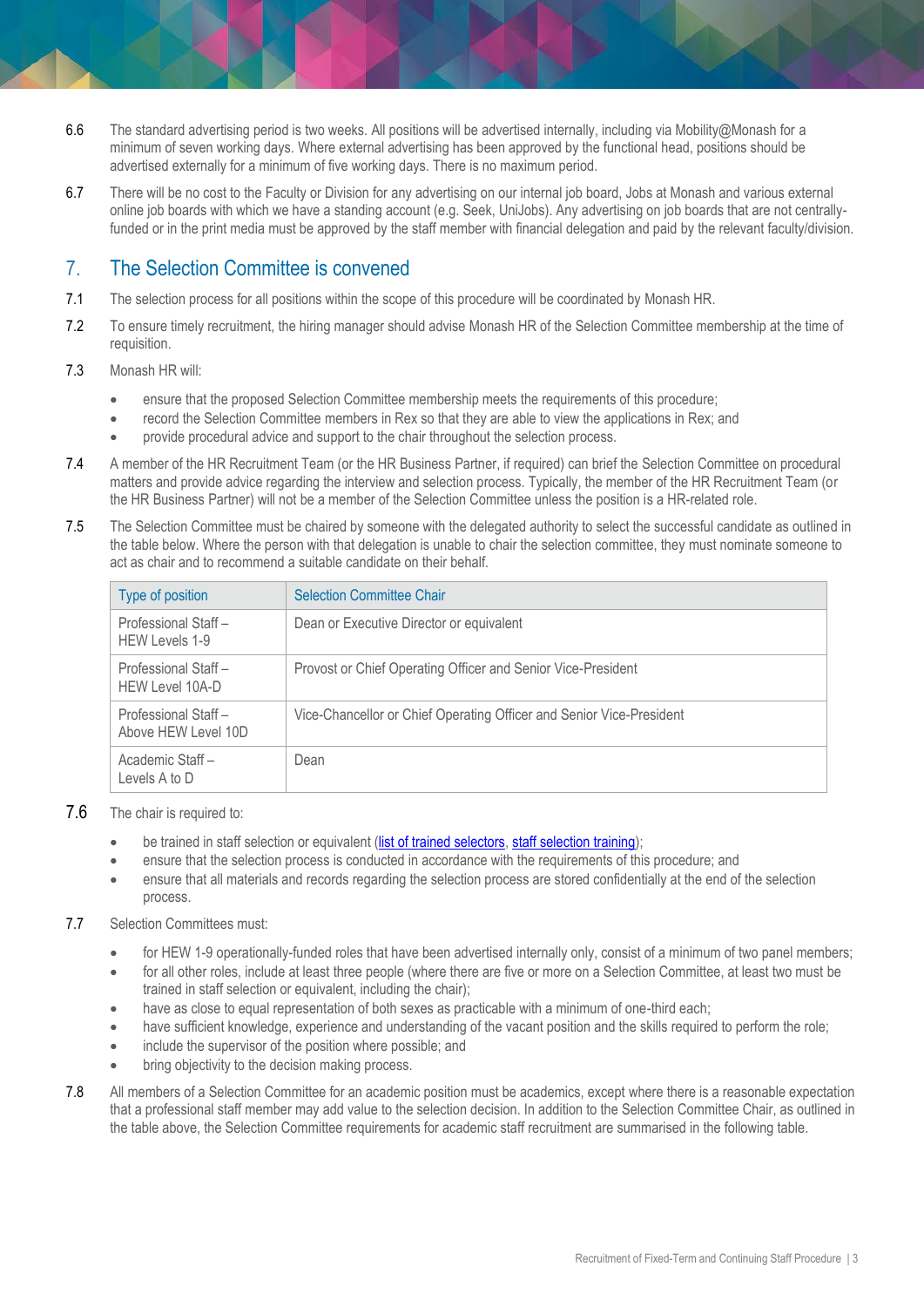| Academic position                                                        | Additional required membership                                                                                                                                                                                                                                                                                                                                                                                                |
|--------------------------------------------------------------------------|-------------------------------------------------------------------------------------------------------------------------------------------------------------------------------------------------------------------------------------------------------------------------------------------------------------------------------------------------------------------------------------------------------------------------------|
| Assistant Lecturer /<br>Lecturer / Senior Lecturer<br>$(Levels A-C)^*$   | Head of Unit (or in non-departmentalised faculties, a professor or other academic senior<br>member of staff)                                                                                                                                                                                                                                                                                                                  |
| Associate Professor<br>(Teaching and Research,<br>Level $D$ <sup>*</sup> | Six committee members including:<br>Provost or nominee;<br>$\bullet$<br>Head of Unit (or Deputy or Associate Dean, where there is no Head of Unit);<br>٠<br>a professor from the faculty or from a cognate area;<br>$\bullet$<br>an academic staff member from the faculty in a cognate area; and<br>$\bullet$<br>an external member who has expertise in the discipline (drawn from outside the<br>$\bullet$<br>University). |
| Research-only positions<br>(all levels)                                  | Chief Investigator                                                                                                                                                                                                                                                                                                                                                                                                            |
| Education-focused<br>position                                            | as above for academic levels B to D and the Deputy Vice-Chancellor and Vice-<br>$\bullet$<br>President (Education) or<br>nominee<br>۰                                                                                                                                                                                                                                                                                         |

\*Includes practice academics

- 7.9 At all stages of the selection process, the Selection Committee is expected to ensure that:
	- the selection process is given a high priority in order to effect a timely resolution;
	- the selection process is based on merit and consistent with our [equal opportunity](https://publicpolicydms.monash.edu/Monash/documents/1935682) and [ethics principles;](https://publicpolicydms.monash.edu/Monash/documents/1935683)
	- the achievements of all candidates are assessed relative to opportunity (for further information on "achievement relative to opportunity" see the [Guidelines for Decision Makers on Assessing Achievement Relative to Opportunity\)](https://www.monash.edu/__data/assets/pdf_file/0012/1032060/Guidelines-For-Assessing-Achievement-Relative-to-Opportunity.pdf);
	- all personal information is protected and only used for the primary purpose of assessing the suitability of the candidate for the position (for more information on privacy see the [Data Protection and Privacy procedure\)](https://publicpolicydms.monash.edu/Monash/documents/1909233);
	- all selection materials are returned to the chair of the Selection Committee at the end of the selection process; and
	- any potential conflict of interest is declared prior to the Selection Committee convening (for example, if any of the applicants is a relative or close friend - see the [Conflict of Interest procedure\)](https://publicpolicydms.monash.edu/Monash/documents/1935671).

#### 8. Step 8: The Selection Committee shortlists applicants for interview

- 8.1 The Selection Committee will be able to view all applications in Rex and shortlist the appropriate candidates for interview.
- 8.2 In short-listing, the Selection Committee must ensure that all candidates selected for interview meet the eligibility criteria. For positions that involve teaching, this includes a qualification at least one [Australian Qualifications Framework \(AQF\) level](https://www.aqf.edu.au/aqf-qualifications) higher than the program being taught, or equivalent relevant academic and professional or practice-based experience and expertise.
- 8.3 Where a candidate does not hold the appropriate AQF qualification, the Selection Panel must consider a range of matters when determining equivalent experience, including (but not limited to):
	- the extent to which a candidate's professional experience demonstrates their specific knowledge and skills, and their capacity to establish the learning outcomes required of the relevant AQF level;
	- the length of time a candidate has spent working in a relevant profession and their leadership and achievements in that field;
	- alternative training and/or qualifications and/or awards that demonstrate the candidate's leadership or expertise in the field of education.
- 8.4 For further quidance with regard to determining equivalent experience, the Selection Committee should refer to the Teaching and [Research Descriptors](http://www.intranet.monash/hr/tools-and-resources/manager-resources/recruitment-and-appointments/categories/academic/teaching-research) for academic staff and the relevant [faculty framework](http://www.intranet.monash/hr/tools-and-resources/manager-resources/recruitment-and-appointments/higher-education-standards-in-teaching) for assessing equivalence.
- 8.5 Additionally, the Selection Committee must:
	- objectively and impartially assess each applicant's ability to perform the role against the selection criteria;
	- assess the achievements of the candidates relative to opportunity (for further information on "achievement relative to opportunity" see the [Guidelines for Decision Makers on Assessing Achievement Relative to Opportunity\)](https://www.monash.edu/__data/assets/pdf_file/0012/1032060/Guidelines-For-Assessing-Achievement-Relative-to-Opportunity.pdf);
	- decide which applicants will be interviewed (usually by consensus but by majority vote where there is disagreement and with the ultimate decision resting with the chair);
	- aspire to shortlist female candidates at least in proportion to the number of female applicants for the position; and
	- notify Monash HR of the candidates that will be interviewed and those that have been eliminated from consideration.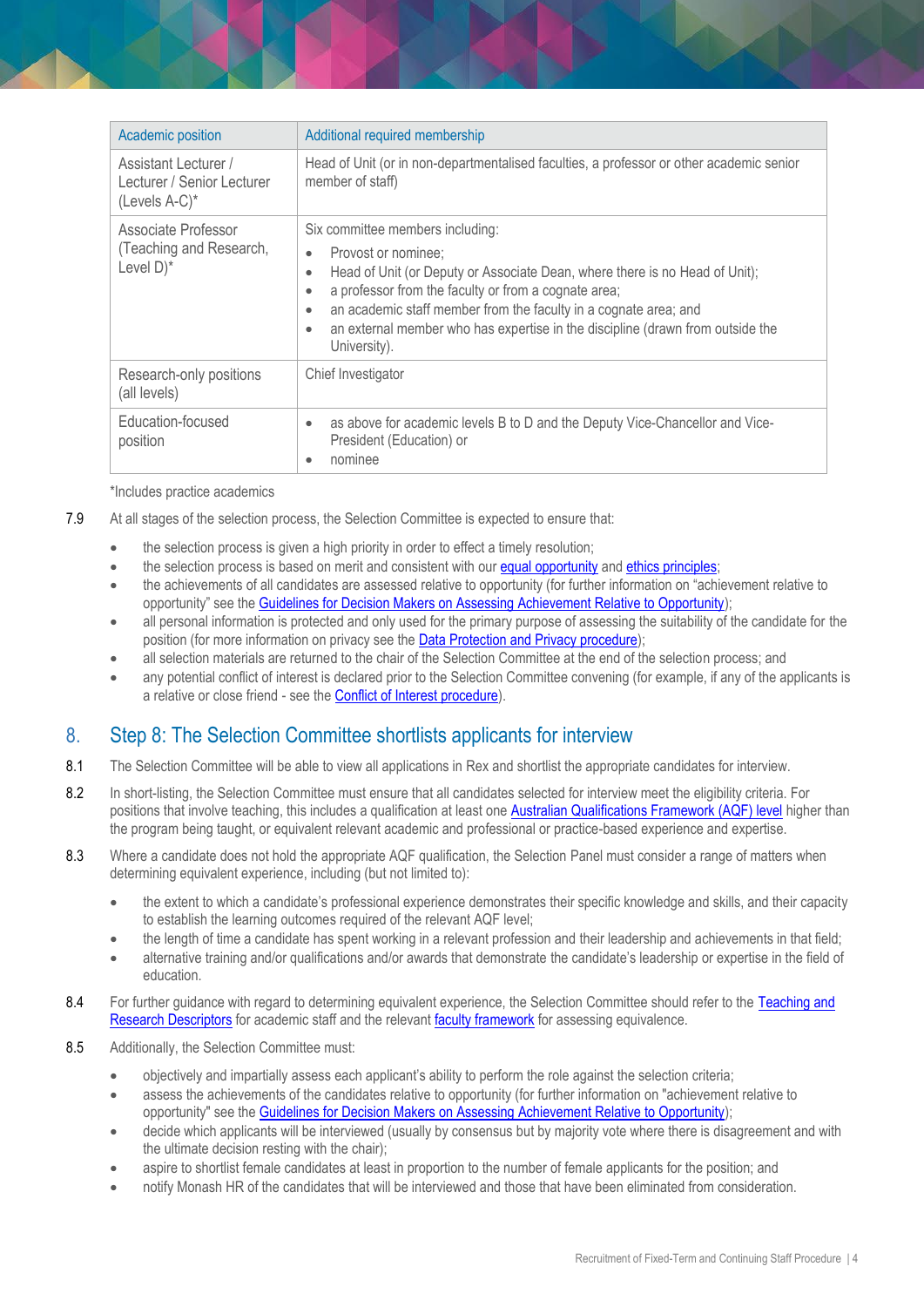- 8.6 Monash HR will:
	- notify the candidates who have not been selected for interview via Rex; and
	- invite the shortlisted candidates to be interviewed within one week of the closing date of applications, where practicable.

#### 9. The Selection Committee interviews candidates

- 9.1 Monash HR will:
	- coordinate the interviews for the Selection Committee;
	- develop an initial set of behavioural interview questions that assess the key selection criteria; and
	- provide advice to the Selection Committee on behavioural interview techniques and selection best practice.
- 9.2 The Selection Committee will:
	- finalise the interview questions based on the draft provided by Monash HR;
	- ask each candidate the same core set of questions to provide a consistent basis for comparison;
	- assess the achievements of the candidates relative to opportunity (for further information on "achievement relative to opportunity" see the [Guidelines for Decision Makers on Assessing Achievement Relative to Opportunity\)](https://www.monash.edu/__data/assets/pdf_file/0012/1032060/Guidelines-For-Assessing-Achievement-Relative-to-Opportunity.pdf);
	- confirm required qualifications or deemed equivalence and/or work rights;
	- treat candidates in an equal and uniform manner consistent with [equal opportunity principles;](https://publicpolicydms.monash.edu/Monash/documents/1935682)
	- $\bullet$  outline the benefits of the role and working for the University;
	- discuss the standard remuneration package, including the base salary being offered; and
	- at the end of the interview process, evaluate the candidates and rank them applying consistent criteria.
- 9.3 Note that any non-standard remuneration discussions must be undertaken on the authorisation of the Manager, Remuneration and Senior Appointments.
- 9.4 The Selection Committee may supplement the selection process with additional assessment of specific key selection criteria such as use of a work test, conduct of a demonstration or work samples.
- 9.5 The decision of the Selection Committee should ideally be unanimous. Where there is disagreement, the decision will be made by majority vote. However, the ultimate decision will rest with the chair as the person with the delegated authority to select the successful candidate.
- 9.6 A proposed appointment to a practice academic role must be endorsed by the Vice-Provost (Faculty and Graduate Affairs) prior to an offer being made.
- 9.7 Where the preferred candidate is an existing staff member, Monash HR will determine if the process should be managed as a secondment or transfer in accordance with the [Secondments and Transfers \(Internal\) procedure.](https://publicpolicydms.monash.edu/Monash/documents/1935692)
- 9.8 Where there is no appointable candidate identified through the selection process, the chair will liaise with Monash HR to determine the best way to proceed.

#### 10. The Selection Committee conducts reference checks

- 10.1 Reference checks are an integral part of the selection process and must be conducted for any preferred candidates. Reference checks can be conducted at any time during the recruitment process and can be written or verbal.
- 10.2 The panel member nominated to complete reference checks will then:
	- contact the nominated referees;
	- to the extent possible, ask each referee the same core set of questions to provide a consistent basis for comparison;
	- ask questions that align with the key selection criteria;
	- **e** ensure all questions are in line with **equal opportunity principles**;
	- communicate the results to the other members of the Selection Committee; and
	- ensure that all documentation related to the reference check process is stored confidentially at the completion of the checks.
- 10.3 Only referees who have been nominated by the candidate may be contacted. Where the Selection Committee wishes to consult other persons, the candidate must be informed who they are and provide consent before that person/s is contacted.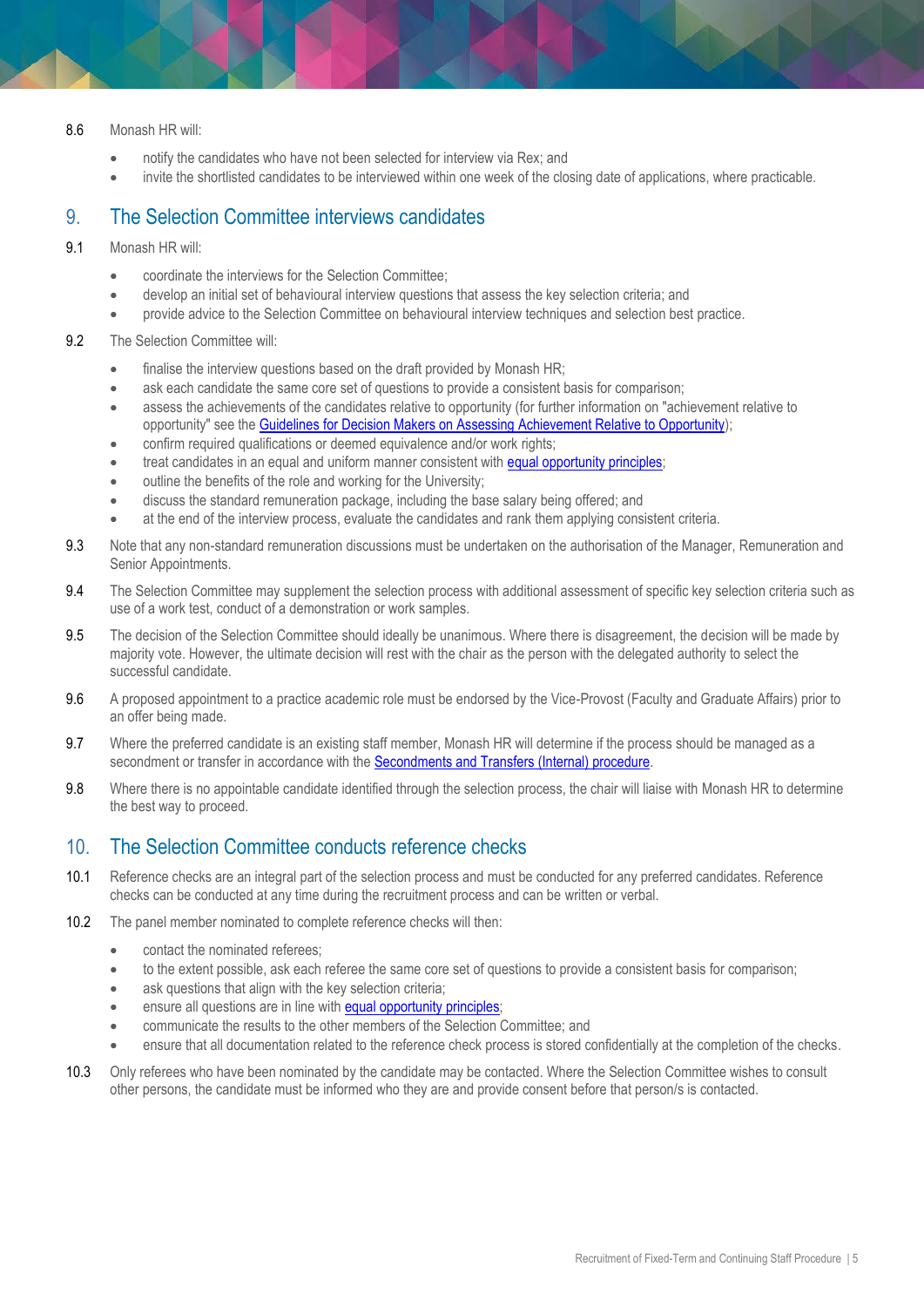#### 11. The Selection Committee chair advises all candidates of the outcome of the interview

- 11.1 The chair of the Selection Committee should contact the preferred candidate to informally advise they are recommended to management as the preferred candidate. However, it should be clear that there is no offer at this stage and subject to that recommendation being approved, a formal offer of appointment in writing will follow from Human Resources. If the preferred candidate indicates they are likely to accept a formal offer, the chair should discuss the next steps in the recruitment process and should confirm and verify where required:
	- the anticipated start date for the candidate;
	- the standard remuneration package, including the base salary being offered; or
	- the non-standard remuneration package (on advice from Manager, Remuneration and Senior Appointments);
	- **•** probation requirements for the role; and
	- work rights, qualifications and/or any associated visa requirements.
- 11.2 Following provisional acceptance of the informal offer by the preferred candidate, the chair of the Selection Committee should contact all the candidates who were interviewed by telephone to advise them of the outcome of the selection process and to provide feedback to the candidates. Where necessary, the chair may seek advice from Monash HR on how to provide feedback.

#### 12. The Selection Committee chair notifies Monash HR of the successful candidate

12.1 The chair must then notify Monash HR of the successful candidate by email, providing as much detail about the appointment as possible.

#### 13. Monash HR issues the formal offer of employment

- 13.1 Monash HR will then:
	- complete the appointment information in Rex to generate the letter of offer; and
	- forward the letter of offer and associated documentation to the appointee through Rex.
- 13.2 If the appointee lives temporarily interstate or overseas while working on particular Monash projects, Monash HR will establish whether we are required to take any action to ensure the staff member is covered for WorkCover purposes.
- 13.3 The Head of Recruitment, Academic and Professional, has delegated authority to issue standard contracts of employment for academic staff levels A to D, and for professional staff – HEW Levels 1-9.
- 13.4 All contracts of employment for HEW Levels 10 and above including any non-standard contracts at this level will be issued by the Manager, Remuneration and Senior Appointments, Monash HR.
- 13.5 The following positions have delegated authority to vary the standard terms of appointment for all academic and professional staff:

| Type of variation                                               | Authorised delegate                               |
|-----------------------------------------------------------------|---------------------------------------------------|
| Minor variations not related to<br>remuneration or entitlements | Director, Workplace Relations                     |
| All other variations                                            | Chief Operating Officer and Senior Vice-President |

13.6 Monash HR will manage the appointment process through to induction and on-boarding.

#### Maintaining recruitment records

- 13.7 At the end of the recruitment process, the Selection Committee members must ensure that:
	- all hard-copy interview forms, notes and referee reports are stored confidentially; and
	- all application materials are securely destroyed.
- 13.8 Monash HR will maintain a recruitment file for each recruitment activity and will ensure that:
	- all qualifications or equivalent academic and/or professional experience is recorded;
	- all records relating to the successful candidate are retained for two years; and
	- all records relating to the unsuccessful candidates are securely destroyed after six months.
- 13.9 All documentation, including written notes can be subject to a Freedom of Information application.
- 13.10 Information relating to the recruitment activity should not be included on the incumbent's personnel file.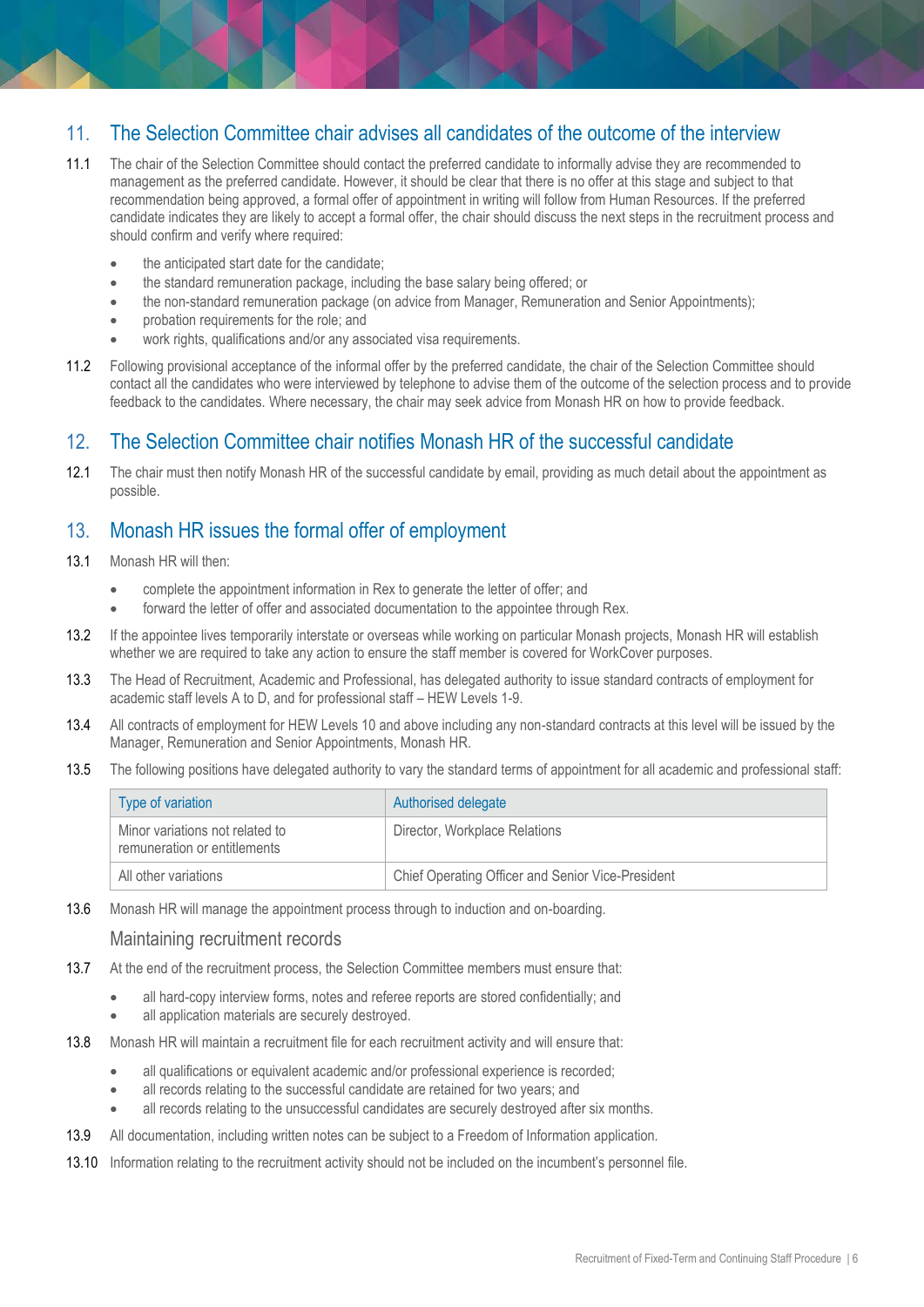## 14. Breach of procedure

14.1 We treat any breach of our policies or procedures seriously. We encourage reporting of concerns about non-compliance and manage compliance in accordance with the applicable Enterprise Agreement or contract terms.

## **DEFINITIONS**

<span id="page-6-0"></span>

| Achievement relative to<br>opportunity | An evaluative framework in which the overall quality and impact of achievements is given more weight<br>than the quantity, rate or breadth of particular achievements. Assessing achievements relative to<br>opportunity involves giving consideration to circumstances, arrangements, career histories and overall<br>time available to the staff member. This in turn allows appropriate evaluation of achievements in<br>relation to:<br>the quantum or rate of productivity,<br>$\bullet$<br>the opportunity to participate in certain types of activities, and<br>the consistency of activities or output over the period of consideration.<br>$\bullet$<br>Achievement relative to opportunity is a positive acknowledgement of what a person can and has<br>achieved given the opportunities available and is not about providing "special consideration" or<br>expecting lesser standards of performance. |
|----------------------------------------|-------------------------------------------------------------------------------------------------------------------------------------------------------------------------------------------------------------------------------------------------------------------------------------------------------------------------------------------------------------------------------------------------------------------------------------------------------------------------------------------------------------------------------------------------------------------------------------------------------------------------------------------------------------------------------------------------------------------------------------------------------------------------------------------------------------------------------------------------------------------------------------------------------------------|
| <b>Advertising channels</b>            | Refers to the internal and external mediums used to advertise the role, including but not limited to online<br>and print media.                                                                                                                                                                                                                                                                                                                                                                                                                                                                                                                                                                                                                                                                                                                                                                                   |
| Chair                                  | The chair of the selection committee and is the person with the delegated authority to select the<br>successful candidate (or a nominee of the person with the delegated authority).                                                                                                                                                                                                                                                                                                                                                                                                                                                                                                                                                                                                                                                                                                                              |
| <b>Dean or Executive Director</b>      | The Dean of the faculty or Executive Director or nominee in any case where the Dean or Director has<br>formally nominated a person to act as their nominee for the purpose.                                                                                                                                                                                                                                                                                                                                                                                                                                                                                                                                                                                                                                                                                                                                       |
| <b>Education-focused</b>               | A sub-category of teaching and research employment for academic staff whose primary role is to<br>provide a high standard of learning and teaching, educational design and delivery and educational<br>leadership.                                                                                                                                                                                                                                                                                                                                                                                                                                                                                                                                                                                                                                                                                                |
| <b>Functional Head</b>                 | Usually the Executive Director of a particular administrative function who has the responsibility for<br>approving professional staff positions where the primary professional function of the role falls within their<br>administrative portfolio (e.g. the Chief Human Resources Officer is the Functional Head for all HR<br>activities at the University and approves all professional staff roles that primarily perform an HR-related<br>role).                                                                                                                                                                                                                                                                                                                                                                                                                                                             |
| <b>Head of Unit</b>                    | A head of an academic or organisational work unit, for example Head of School, Head of Department or<br>where applicable, a person acting as their nominee.                                                                                                                                                                                                                                                                                                                                                                                                                                                                                                                                                                                                                                                                                                                                                       |
| Hiring manager                         | The manager responsible for filling the vacancy, usually the supervisor of the position.                                                                                                                                                                                                                                                                                                                                                                                                                                                                                                                                                                                                                                                                                                                                                                                                                          |
| <b>HR Business Partner</b>             | A key member of the Monash HR Business Partnering community and provides strategic advice,<br>guidance and solutions that underpin key client goals, HR strategy and organisational vision to a<br>particular client group.                                                                                                                                                                                                                                                                                                                                                                                                                                                                                                                                                                                                                                                                                       |
| Job request                            | The online form in the e-Recruitment System (Rex) used to communicate the specific requirements for a<br>particular position.                                                                                                                                                                                                                                                                                                                                                                                                                                                                                                                                                                                                                                                                                                                                                                                     |
| Position description                   | Describes the organisational location, primary objectives, key responsibilities and the key selection<br>criteria for a position. Each fixed term or continuing position should have a position description.                                                                                                                                                                                                                                                                                                                                                                                                                                                                                                                                                                                                                                                                                                      |
| <b>Practice</b>                        | A sub-category of teaching and research employment for academic staff engaged from a clinical or<br>professional practice background.                                                                                                                                                                                                                                                                                                                                                                                                                                                                                                                                                                                                                                                                                                                                                                             |
| President-led campus                   | Refers to the University's campuses which have local governance and independent budgetary control,<br>including Monash University Malaysia.                                                                                                                                                                                                                                                                                                                                                                                                                                                                                                                                                                                                                                                                                                                                                                       |